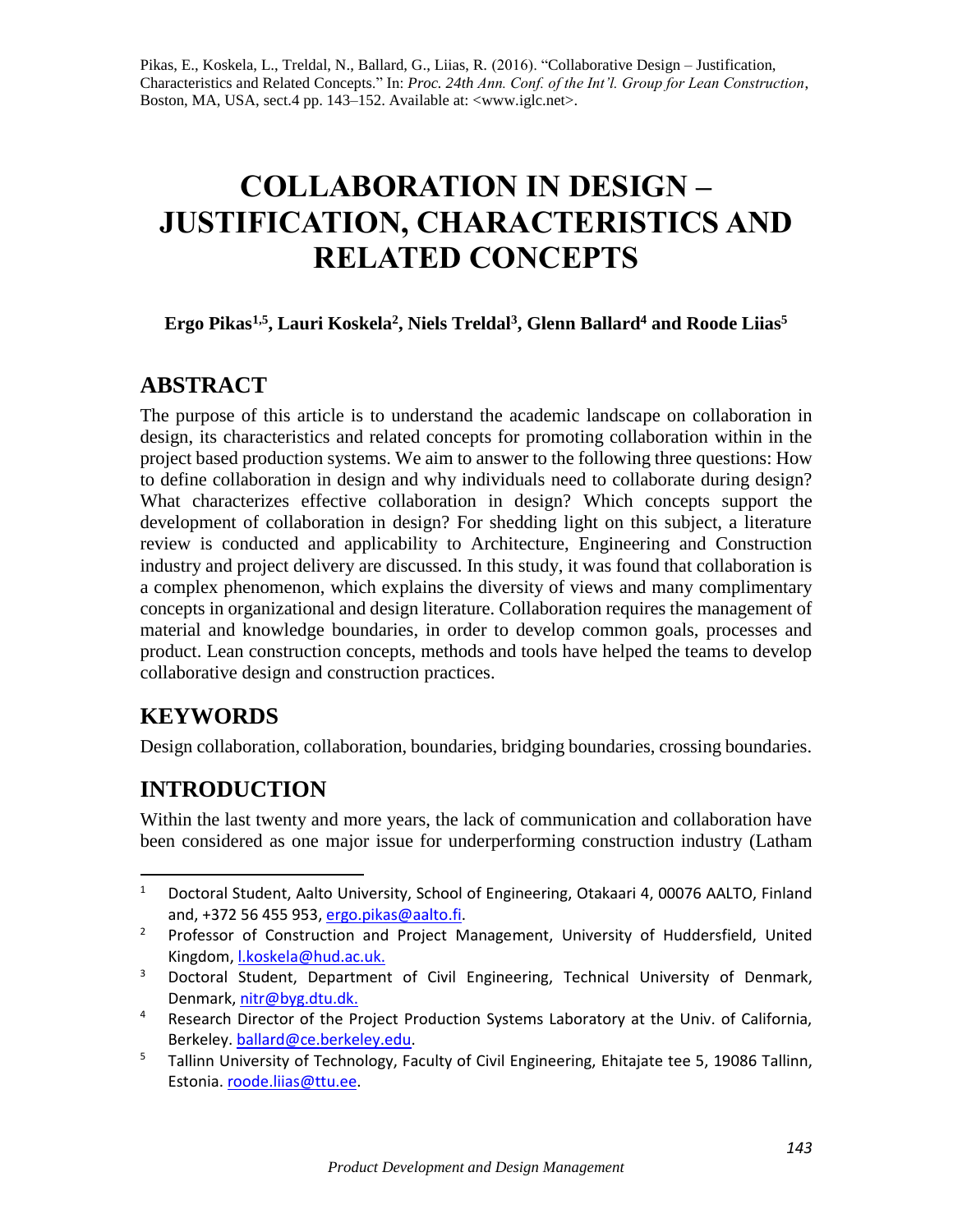[1994\)](#page-8-0). Since then, overcoming these barriers have been the central issue in the industry and academia, and through these developments collaboration has been instantiated in different forms within the three domains of projects' [\(Thomsen et al. 2009\)](#page-9-0): commercial terms, organization and operating/production system.

Currently, there are two well established, but competing views of the collaboration in design, which include the constructivist approach [\(Bucciarelli 2003\)](#page-8-1) and the communication theory [\(Carlile 2004\)](#page-8-2). Former acknowledges design a as a social process, a dynamic intersection of social and cultural views for developing a common understanding; and the latter stemming from the information theory and mathematics, focused on the efficiency of exchanging information and meaning between two points (dispersed locations, individuals or groups of individuals) [\(Kvan 2000\)](#page-8-3).

The purpose of this article is to understand the academic landscape on collaboration in design, its characteristics and related concepts for promoting collaboration within in the project based production systems The paper is structured as follows: in the first section of the paper, the definition for collaboration in design together with the justification are given; successively, boundaries and boundary bridging and crossing concepts are discussed to formulate the framework for analyzing existing practices; and finally, an example of the selected practice for promoting collaboration within the construction is reviewed and analyzed based on the developed framework.

## **DEFINITION AND JUSTIFICATION OF COLLABORATION**

In the organizational and design literature, the related levels of working together are viewed as a collaborative continuum, dependent on the degrees of intensity and formality, but also on the sharing and assessing of knowledge through its exploration/creation (divergence) and knowledge integration (convergence) [\(Dorst 1997;](#page-8-4) [Kleinsmann 2006\)](#page-8-5). Based on these concepts, we have selected the definition proposed by [Andreasen et al. \(2015\)](#page-8-6) to describe collaboration in design: "…is the process through which actors from different disciplines share their knowledge about the design process and the design itself. This creates shared understanding related to both process and artefact, helps integrate their knowledge, and helps them focus on bigger common objectives—the final product to be designed".

As also stated by [Kleinsmann \(2006\),](#page-8-5) the three building blocks of collaboration are evident within the definition of collaboration proposed by [Andreasen et al. \(2015\):](#page-8-6) knowledge creation/exploration and integration between disciplines; communication; and the creation of 'shared' understanding.

### **JUSTIFICATION - WHY COLLABORATION IN DESIGN?**

The need to collaborate has historically emerged from the division of master builder into distinct functional disciplines [\(Pikas et al. 2015\)](#page-9-1), each operating within their own object world - different paradigms, languages and activity systems [\(Bucciarelli 2003\)](#page-8-1). In the design process, no single member has all the knowledge and skills needed for the project or information about the current state of every industry, requiring designers and engineers to share knowledge [\(Bucciarelli 2003\)](#page-8-1).

[Pikas et al. \(2015\)](#page-9-1) illustrated that all design disciplines are related as they have a common goal in terms of an artefact (common denominator), causing interdependencies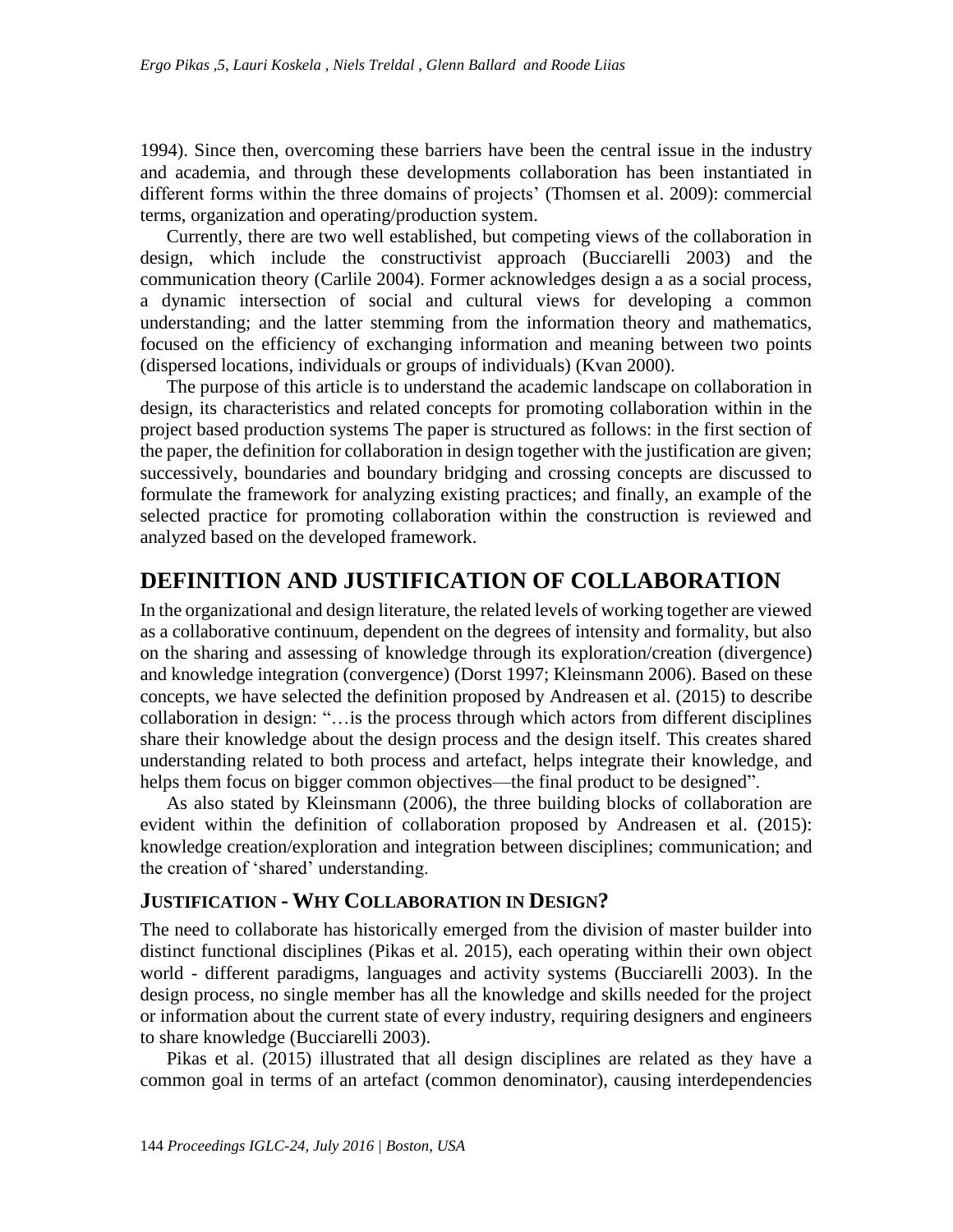within individuals' design and engineering tasks that must fit together. Thus, in design and engineering, designers from different disciplines must work together for following three reasons [\(Koskela 2016\)](#page-8-7): Needs arising from the demanding requirements (the purpose/goal of the artefact, when prior solutions do not suffice); needs arising from the design process (the timely delivery of each tasks' outputs); and needs arising from the product being designed (parts must physically fit together to deliver expected functions and behaviors).

### **RELATED CONCEPTS OF INTERACTION**

Besides the collaboration, three other common terms used for describing the sociocultural interaction include communication, cooperation and coordination. However, communication as such is not the separate interaction, but it is the foundation for all of these interactions [\(Sonnenwald 1996\)](#page-9-2).

Communication has been defined as a formal and transactional process for sharing information. According to [Carlile \(2004\),](#page-8-2) the communication theory oriented design collaboration concepts emphasize the creation of shared vocabulary in order to reduce uncertainty. The focus is on the direct communication link between participants as information processing units. Communication can take place either synchronously or asynchronously, the former related to the direct and face-to-face communication, and the latter related to the usage information technologies for supporting the communication within the design processes [\(Emmitt and Ruikar 2013\)](#page-8-8).

Besides the communication, also cooperation has been often used to describe the interactions within the design process. Organizational scientists [Smith et al. \(1994\)](#page-9-3) defined the cooperation as an activity by which individuals, groups and organizations come together, interact and form relationships for the mutual gain and benefit. According to the [Mattessich and Monsey \(1992\),](#page-9-4) within cooperation mission and goals of the different organizations are not considered/aligned; interaction and information sharing happen when needed; authority and resources rest within individual organizations; and control is centralized.

The other term often used to describe interaction in the design is the coordination. [Crowston \(1997\)](#page-8-9) defined coordination as "…the management of dependencies among tasks and/or resources". According to [Mattessich and Monsey \(1992\),](#page-9-4) coordination is slightly more formal than cooperation and expands it by focusing on the alignment of goals for compatibility; interaction around common project(s) or task(s); common planning of the project communication channels; separate but coordinated authority; some risks , control and leadership are shared; resources and rewards are mutually acknowledged.

According to the [Mattessich and Monsey \(1992\)](#page-9-4) and [Andreasen et al. \(2015\)](#page-8-6) within the collaboration all these aspects are more closely coupled, meaning that the common goals and interests are developed; and authority, responsibility, risks, control, leadership, resources and rewards are shared.

#### **DISCUSSION**

The need to work together has been caused by the division of labor and specialization, causing boundaries between individuals or groups of individuals, and thus the need for interaction. Levels of interaction have been understood as one continuum defined by the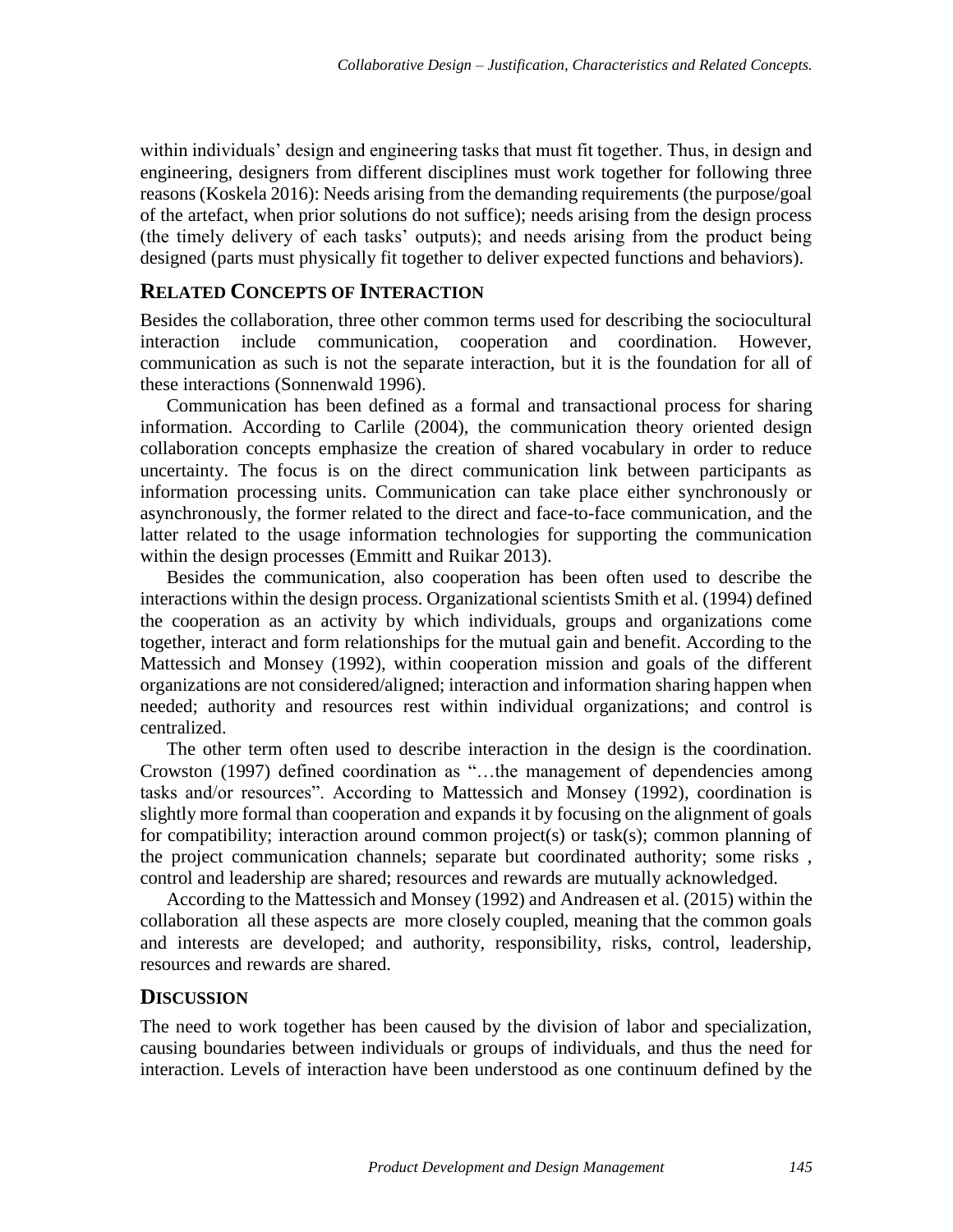degrees of intensity, formality, but also as a collective creation, sharing and assessing of design knowledge. These different levels of interaction have been called cooperation, coordination and collaboration, which are distinct, yet complementary concepts. Communication as such is not a separate dimension of interaction, it is required within all three for exchanging information about goals, processes and product. Within the next section, boundaries are defined and concepts for bridging and crossing boundaries are discussed.

## **COLLABORATIVE BOUNDARIES AND CONCEPTS OF BOUNDARY BRIDGING AND CROSSING**

#### **COLLABORATIVE BOUNDARIES**

[Akkerman and Bakker \(2011\)](#page-7-0) provide the following definition for the boundary: "…a sociocultural difference leading to discontinuity in action or interaction. Boundaries simultaneously suggest a sameness and continuity in the sense that within discontinuity two or more sites are relevant to one another in a particular way." Similarly, [Star \(2010\)](#page-9-5) identifies boundaries as an in-between or middle ground, belonging to the both ("both– and") and at the same time to neither of the two worlds ("neither–nor").

[Sonnenwald \(1996\)](#page-9-2) described the five types of boundaries, which the boundary spanners try to remove by using different communicative strategies and methods: organizational, discipline, task, personal, and multiple at the same time. What is important within this category of boundaries is the different levels of communicative interactions that are required for delivering designs.

[Carlile \(2004\)](#page-8-2) proposed fundamentally different category of boundaries, using three concepts of knowledge: difference in the amount and type of knowledge accumulated; dependence between two or more entities that need to take each other into account; and novelty of the circumstances (e.g. new customer needs that generate new requirements). Based on these he proposed three categories of sharing and assessing knowledge across boundaries [\(Carlile 2004\)](#page-8-2): "Syntactic – Differences and dependencies between actors are known. A common lexicon is developed that is sufficient to share and assess knowledge at a boundary"; "Semantic – Novelty generates some differences and dependencies that are unclear - different interpretations exist. Common meanings are developed to create shared meanings and provide an adequate means of sharing and assessing knowledge at a boundary"; "Pragmatic – Novelty generates different interests between actors that impede their ability to share and assess knowledge. Common interests are developed to transform knowledge and provide an adequate means of sharing and assessing knowledge at a boundary." These are the three different boundaries that need to be managed in order to cooperate, coordinate and collaborate.

Based on the work by [Sonnenwald \(1996\)](#page-9-2) an[d Carlile \(2004\),](#page-8-2) boundaries can be divided into two the ontological realms, material and knowledge boundaries. The former are caused by the arrangement of individuals into organizations, disciplines, tasks and physical locations; and the latter, by the paradigmatic differences in sociocultural worlds. However, it is important to note that these two do not exist separately but are entangled into the interaction of individuals working together. An example from the design process could be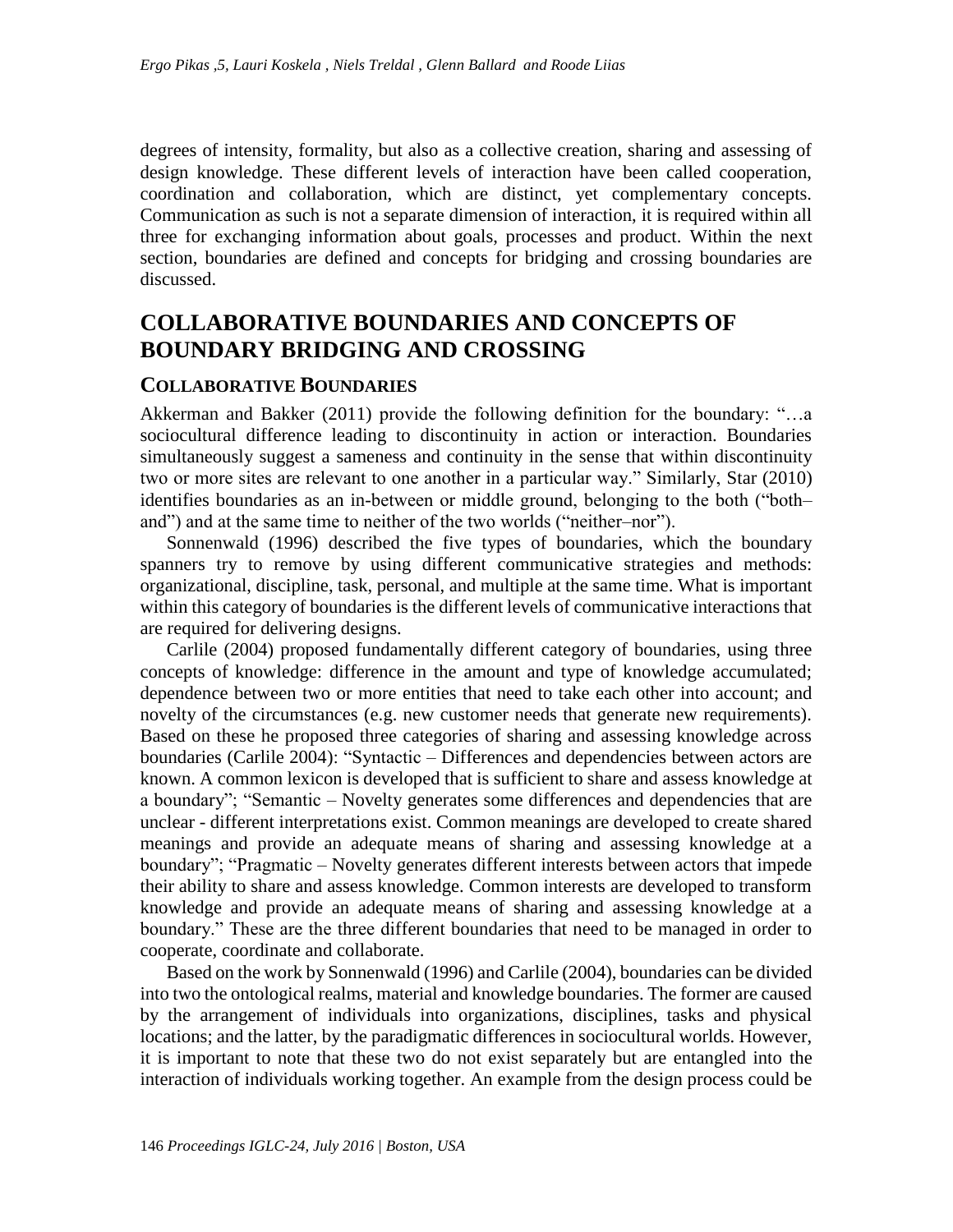an architect and engineer from two separate organizations working together on a common project.

Within the organizational and design literature, several concepts have been proposed to bridge and cross boundaries. Four concepts have been central for supporting the continuity across systems/sites: boundary roles and standardized methods for material boundary bridging; and collective learning mechanisms and boundary objects for knowledge boundary crossing.

## **MATERIAL BOUNDARY BRIDGING CONCEPTS**

#### **Boundary Bridging Roles**

Individuals acting in the middle ground have different roles for the purpose of supporting continuity of working together (transition and interaction across different sites) [\(Akkerman](#page-7-0)  [and Bakker 2011\)](#page-7-0). [Sonnenwald \(1996\)](#page-9-2) defined boundary bridging role as "…communication and information processing behavior between two or more networks or groups" and identified several boundary crossing roles: the internal star (individuals within project/organization/department members occurred more frequently), external star (individuals who had a high frequency of communication external to their project) and gatekeeper (individuals who had a high frequency of interaction both outside and inside their projects). Each of these roles are using different strategies and methods to do the boundary bridging. What is important in [Sonnenwald \(1996\)](#page-9-2) concept is that the design participants may assume one or more roles within the team communication and collaboration, and these in turn are dependent on the context and content of the design and process.

### **Standardized Methods**

While studying the collaborative working of scientists and novice workers, [Star and](#page-9-6)  Griesemer (1989) introduced also another concept, which they named standardization of methods. They characterize methods standardization as follows: "…methods standardization allowed both biologist and collectors to find a common ground in clear, precise, manual tasks." What this says about the interaction is that it is not just redesigning of the organizational structure, but it is the quality of the implementation of methods that help to promote the team working [\(Majchrzak and Wang 1996\)](#page-8-10). In addition, managers should consider the constraints and possibilities provided by technology, the work processes, the existing organizational culture, and the organization's strategic mission. Interestingly, the standardized methods have often been neglected from the discussions of Star's original contribution [\(Akkerman and Bakker 2011;](#page-7-0) [Koskela 2015\)](#page-8-11).

## **KNOWLEDGE BOUNDARY CROSSING CONCEPTS**

### **Learning Mechanisms for Boundary Crossing**

Within the design and organizational literature, many different models for learning mechanisms have been proposed. [Katzenbach and Smith \(2005\)](#page-8-12) defined team as "…a small number of people with complementary skills who are committed to a common purpose, set of performance goals, and approach for which they hold themselves mutually accountable".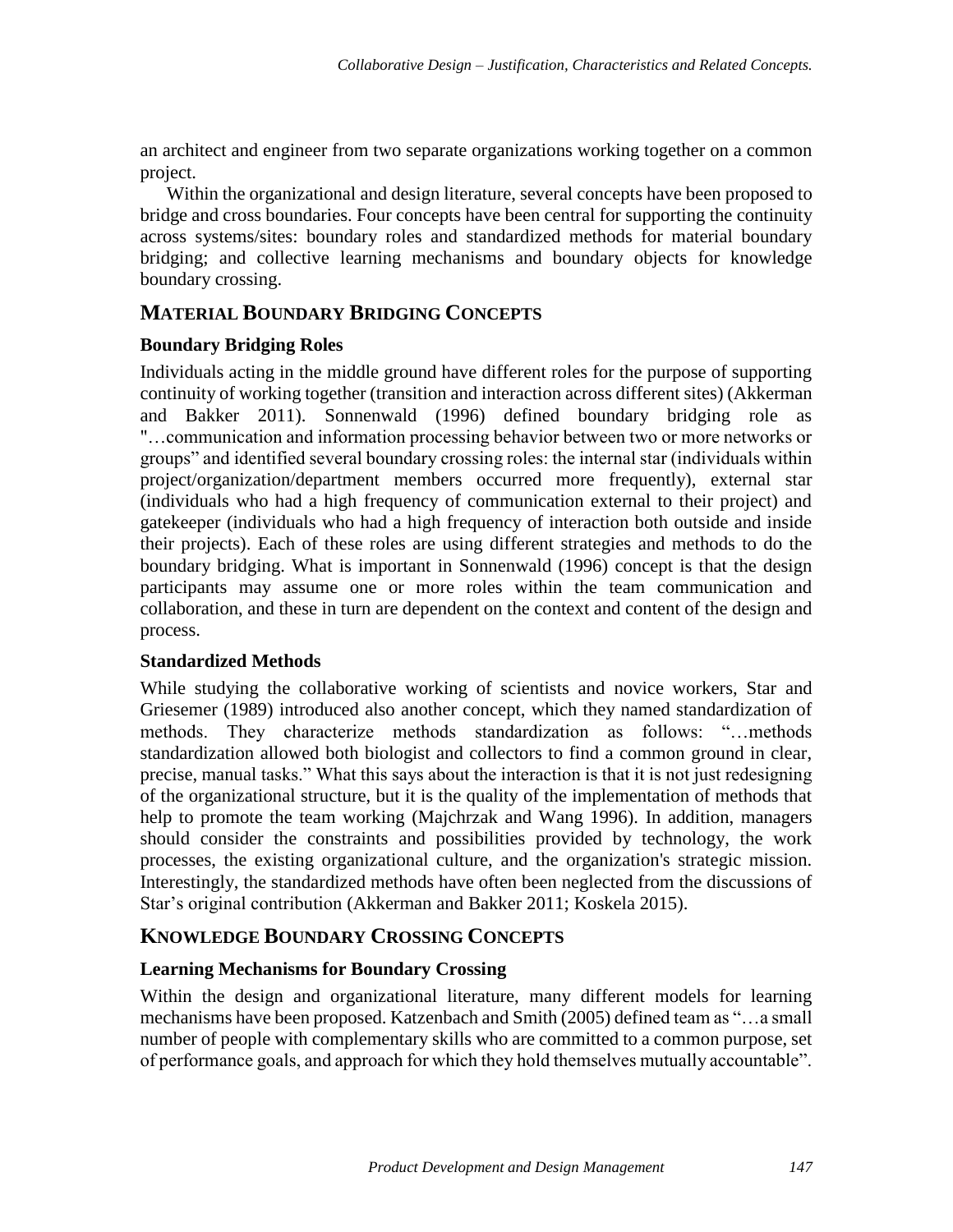For the formation of teams, "shared understanding" is required between individuals. However, what does shared understanding mean? [Moller and Tollestrup \(2013\)](#page-9-7) concluded that it is not the 'shared understanding' of the team members, but 'sharedness', as meaning making or framing is 100% individual. This means that it is the capacity of re-learning by individual that defines the reflective practitioner [\(Schön 1984\)](#page-9-8). Thus, designing within teams is about learning and re-learning.

[Engeström \(2000\)](#page-8-13) proposed a stepwise cycle of horizontal expansive learning, including questioning, analysis, modelling, examining and implementing. A crucial triggering action in the expansive learning process is the conflictual questioning of the existing collective but also individual standard practices [\(Engeström et al. 1997\)](#page-8-14). Questioning leads to deepened analyses of the design, which in turn means sharper and more articulated questioning. Thus, actions of questioning and analysis are aimed at finding and defining problems and contradictions behind them [\(Engeström 2000\)](#page-8-13). The third strategic action in expansive learning is modelling, involved already in the formulation of the problem and results of the analysis of contradictions. This process concludes with the actions of examining and implementing the new model in practice [\(Engeström 2000\)](#page-8-13). In summary, collective learning is a process, requiring continued negotiation and combination of different perspectives and conceptualizations.

#### **Boundary Objects**

[Star \(2010\)](#page-9-5) defined object as a thing, composed of "more or less well-structured stuff" in pragmatist as well as in material sense. She defines object something that people act towards or with, while having a certain intention. This means that boundary objects provide a syntax for the intersecting work of knowledge domains, allowing the exploration of semantic differences and help the joint transformation of knowledge between practice communities [\(Carlile 2004\)](#page-8-2). Furthermore, boundary objects are central to both the representation of past learning and the construction of new meanings [\(Carlile 2004\)](#page-8-2).

The form of the boundary object derives from "information and work requirements" [\(Star 2010\)](#page-9-5). Based on its form, [Star and Griesemer \(1989\)](#page-9-6) categorized boundary objects into four categories: repositories (ordered piles of objects); ideal type (abstract and conceptual representations); coincident boundaries (common objects which have the same boundaries but different internal contents); and standardized forms (devised as methods of common communication across dispersed work groups). These objects have different capacities to represent the common knowledge [\(Carlile 2004\)](#page-8-2).

Later, [Star \(2010\)](#page-9-5) elaborated on boundary objects and identified three basic concepts: interpretive flexibility; the structure of information and work process needs and arrangements; and the dynamic between ill-structure and more tailored uses of the objects. The first means that the same object can be used for different purposes; second how boundary objects provide continuity of doing things together; and thirdly, using boundary object as means for moving between ill- (group) and well-structured (individual) social worlds. Thus, [Bowker and Star \(2000\)](#page-8-15) defined boundary objects as four-dimensional and complex artefact, being temporal, based in action, and subject to reflection and local tailoring all at once. Boundary objects are dynamic in nature, having different meanings over time.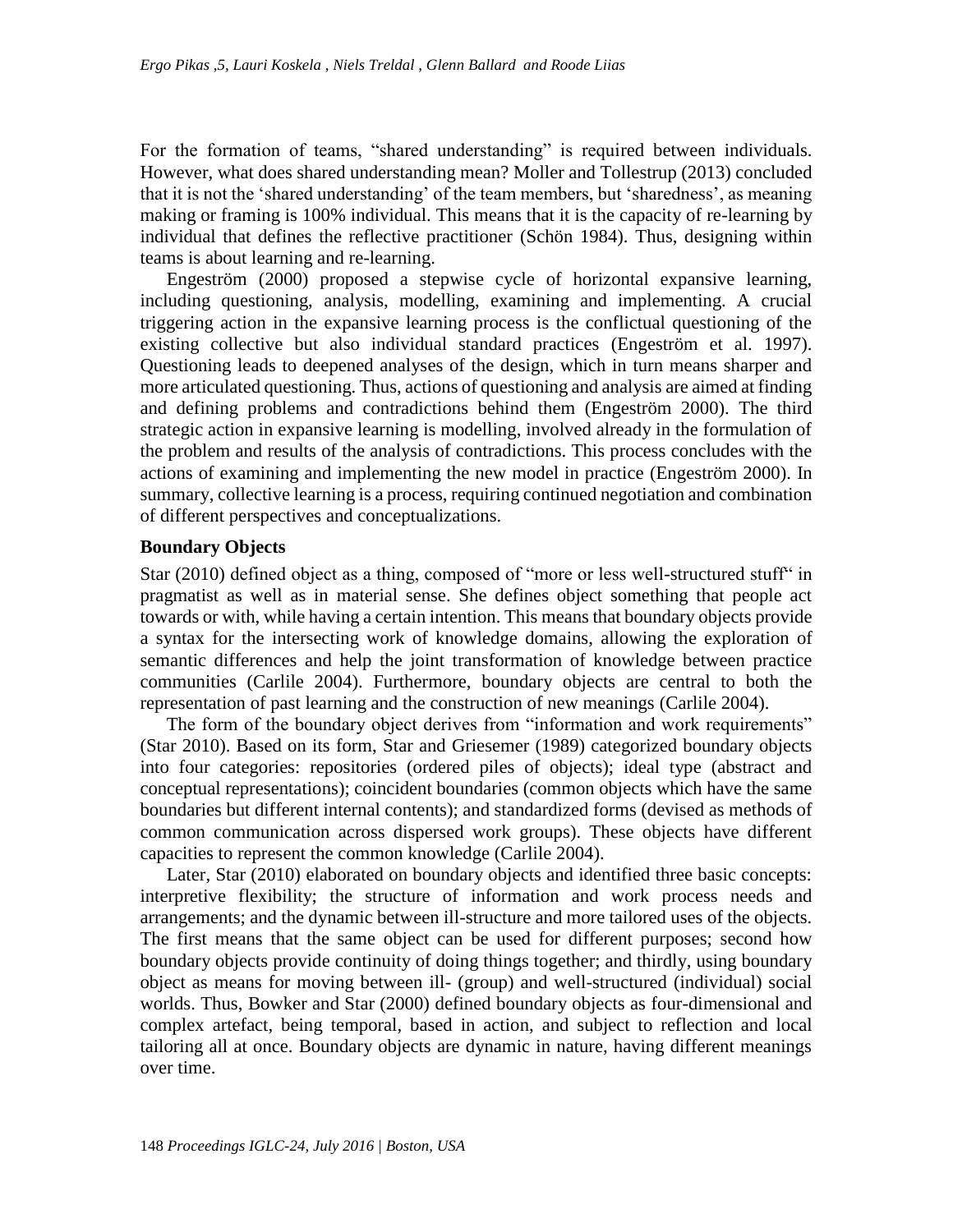### **DISCUSSION**

It is the division of labor and specialization that have caused the material and knowledge boundaries between individuals or groups of individuals, who have their own paradigms, languages and activity systems. Consequently, for supporting the continuity of collaborative working at the boundaries requires: individuals filling in boundary crossing roles; standardized methods to promote the quality of teams working; learning and relearning at the boundaries; and usage of mediating boundary objects.

For the purpose of this article, two categories of boundaries are disentangled and an initial analytical framework is proposed as shown in the [Table 8.](#page-6-0) Moving on the vertical axis, between and within organizations, disciplines, tasks and individuals, requires persons filling in boundary crossing roles and standardized methods to define and communicate common vocabulary, meaning or interests; and moving on horizontal axis requires using collective learning and usage of boundary artefacts. One can use the framework to ask for example following questions: How to manage 1) Organization and syntactic boundaries, 2) Organization and semantic boundaries and so on.

<span id="page-6-0"></span>

| <b>Boundaries</b> |                                                                                                                                                                                                                                                                                                                                                                                                                                                                        | <b>Syntactic</b>                           |                              | <b>Semantic</b> |                                            | Pragmatic                       |                                  |                                                                                 |
|-------------------|------------------------------------------------------------------------------------------------------------------------------------------------------------------------------------------------------------------------------------------------------------------------------------------------------------------------------------------------------------------------------------------------------------------------------------------------------------------------|--------------------------------------------|------------------------------|-----------------|--------------------------------------------|---------------------------------|----------------------------------|---------------------------------------------------------------------------------|
|                   | Organizations                                                                                                                                                                                                                                                                                                                                                                                                                                                          |                                            |                              |                 | ing                                        | p                               |                                  | and                                                                             |
| <b>Collective</b> | <b>Disciplines</b>                                                                                                                                                                                                                                                                                                                                                                                                                                                     | ocabular                                   |                              | neaning         | red mear<br>sses for                       | $\overline{\sigma}$<br>hterests |                                  |                                                                                 |
|                   | <b>Tasks</b>                                                                                                                                                                                                                                                                                                                                                                                                                                                           | syntax) to reduce uncertainty<br>v nommor. | Temporal: Formally structure | nommor          | sha<br>Temporal: Proce<br>$\sigma$<br>ping | work towards<br>i nommori       | Temporal: Processes for defining | Managing material boundaries<br>Boundary Crossing Roles<br>Standardized methods |
| <b>Individual</b> | Personal                                                                                                                                                                                                                                                                                                                                                                                                                                                               | Goal:                                      |                              | Goal:           | devela                                     | goals to<br>Goal: 0             |                                  |                                                                                 |
|                   | interaction, named cooperation, coordination and collaboration. Moving between these<br>different states and levels of interaction requires bridging the material boundaries and<br>crossing the knowledge boundaries. What is important to note is that collaboration is a<br>continuous process. Within following, we shortly review some of the key lean construction<br>(LC) practices for the bridging and crossing of boundaries, which need to be analyzed more | in-depth within the future research.       |                              |                 |                                            |                                 |                                  |                                                                                 |
|                   |                                                                                                                                                                                                                                                                                                                                                                                                                                                                        |                                            |                              |                 |                                            |                                 |                                  |                                                                                 |
|                   | <b>Boundary Bridging Concepts in Lean Construction</b>                                                                                                                                                                                                                                                                                                                                                                                                                 |                                            |                              |                 |                                            |                                 |                                  |                                                                                 |

## **REVIEW OF LEAN CONSTRUCTION PRACTICES**

### **Boundary Bridging Concepts in Lean Construction**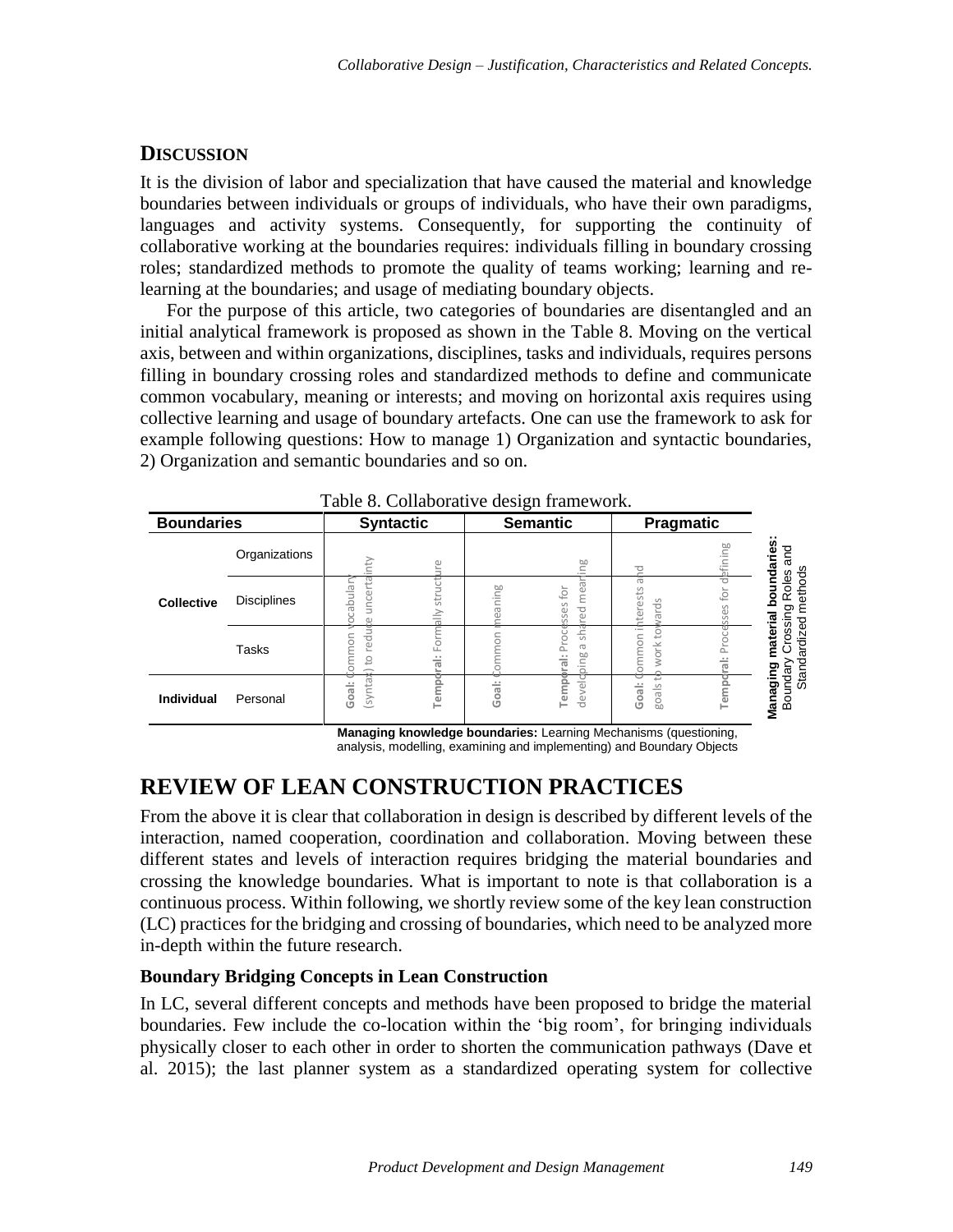planning, execution and improvement of the production system [\(Ballard 2000\)](#page-8-17); and the leads of the cross-functional teams to do boundary bridging by communicating and coordinating information and work between different clusters and within clusters [\(Do et al.](#page-8-18)  [2015\)](#page-8-18).

#### **Boundary Crossing Concepts in Lean Construction**

Some of the boundary crossing concepts in LC include: choosing by advantages, which is a process comprising of the set of methods for argumentative, collaborative and holistic decision making [\(Suhr 1999\)](#page-9-9); value stream mapping as a visual tool for documenting and visualizing all the steps in the workflow that add value or do not add value to the final deliverable from the perspective of the customer [\(Rother and Shook 2003\)](#page-9-10); an A3 report with a structured layout providing a methodology for the initiation, development, sharing, and documentation of ideas, problems and information within organizational setting [\(Sobek II and Smalley 2011\)](#page-9-11); and building information modelling (BIM), which according to the stage of the project progress can have different meanings, it can act process facilitator but also as a representation of collective knowledge (simply a model) [\(Eastman et al. 2011\)](#page-8-19). Thus several of these concepts act as boundary objects and learning mechanisms at the same time.

## **CONCLUSIONS**

Collaboration is a complex phenomenon and many partially or fully overlapping concepts have been proposed. It is a process of creating/exploring, sharing and integration of knowledge, requiring the management of material and knowledge boundaries in order to develop common goals, processes and product. Bridging the material boundaries requires individuals filling in the boundary bridging roles and standardized methods of working together. Crossing the knowledge boundaries requires collective learning by means of debating, negotiating and combining of different perspectives and conceptualizations of vocabulary, meaning and interests. In lean construction many concepts, methods and tools have been developed to promote collaboration within the design and construction process. Some of these include co-location, 'big room', last planner system, and the leads of the cross-functional teams for boundary bridging; and choosing by advantages, value stream mapping, A3 report and building information modelling for boundary crossing. The scope of this research is limited as only a handful of concepts related to collaboration were discussed. For example, we have omitted to discuss the activity system theory, grounding and mediating artefacts, to name a few. Furthermore, several questions remain that need to be addressed in the future research: Which other concepts of collaboration in design exist; how to measure collaboration in terms of understanding the most influential factors of success; how collaboration influences the design process outcome; and finally, is collaboration always needed?

## **REFERENCES**

<span id="page-7-0"></span>Akkerman, S. F., and Bakker, A. (2011). "Boundary crossing and boundary objects." *Review of educational research*, 81(2), 132-169.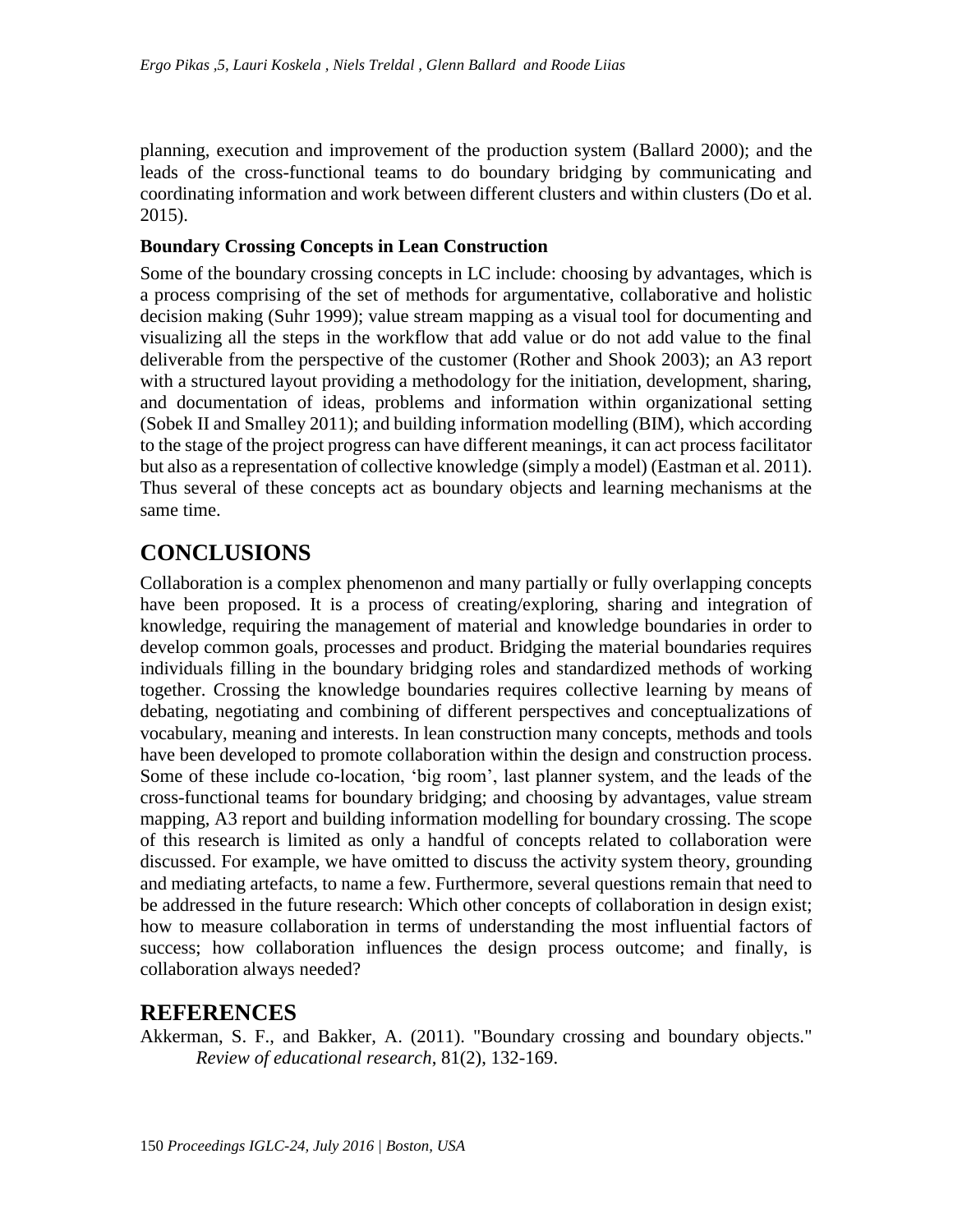- <span id="page-8-6"></span>Andreasen, M. M., Hansen, C. T., and Cash, P. (2015). *Conceptual Design: Interpretations, Mindset and Models*, Springer.
- <span id="page-8-17"></span>Ballard, H. G. (2000). "The last planner system of production control." The University of Birmingham.
- <span id="page-8-15"></span>Bowker, G. C., and Star, S. L. (2000). *Sorting things out: Classification and its consequences*, MIT press.
- <span id="page-8-1"></span>Bucciarelli, L. L. (2003). "Designing and learning: a disjunction in contexts." *Design Studies*, 24(3), 295-311.
- <span id="page-8-2"></span>Carlile, P. R. (2004). "Transferring, translating, and transforming: An integrative framework for managing knowledge across boundaries." *Organization science*, 15(5), 555-568.
- <span id="page-8-9"></span>Crowston, K. (1997). "A coordination theory approach to organizational process design." *Organization Science*, 8(2), 157-175.
- <span id="page-8-16"></span>Dave, B., Pikas, E., Kerosuo, H., and Mäki, T. (2015). "ViBR – Conceptualising a Virtual Big Room through the Framework of People, Processes and Technology." *Procedia Economics and Finance*, 21(0), 586-593.
- <span id="page-8-18"></span>Do, D., Ballard, G., and Tillmann, P. (2015). "Part 1 of 5: The Application of Target Value Design in the Design and Construction of the UHS Temecula Valley Hospital."
- <span id="page-8-4"></span>Dorst, C. H. (1997). *Describing Design-A comparison of paradigms*, TU Delft, Delft University of Technology.
- <span id="page-8-19"></span>Eastman, C. M., Teicholz, P., Sacks, R., and Liston, K. (2011). *BIM Handbook: A Guide to Building Information Modeling for Owners, Managers, Architects, Engineers, Contractors, and Fabricators*, John Wiley and Sons, Hoboken, NJ.
- <span id="page-8-8"></span>Emmitt, S., and Ruikar, K. (2013). *Collaborative design management*, Routledge.
- <span id="page-8-13"></span>Engeström, Y. (2000). "Activity theory as a framework for analyzing and redesigning work." *Ergonomics*, 43(7), 960-974.
- <span id="page-8-14"></span>Engeström, Y., Brown, K., Christopher, L. C., and Gregory, J. (1997). "Coordination, cooperation, and communication in the courts: Expansive transitions in legal work." *Mind, culture, and activity: Seminal papers from the Laboratory of Comparative Human Cognition*, 369.
- <span id="page-8-12"></span>Katzenbach, J. R., and Smith, D. K. (2005). "The discipline of teams." *Harvard Business Review*, 83(7), 162.
- <span id="page-8-5"></span>Kleinsmann, M. S. (2006). *Understanding collaborative design*, TU Delft, Delft University of Technology.
- <span id="page-8-11"></span>Koskela, L. (2015). "Where rhetoric and lean meet." *In: Proc. 23rdAnn. Conf. of the Int'l. Group for Lean Construction*Perth, Australia, 527-535.
- <span id="page-8-7"></span>Koskela, L. (2016). "Presentation - Collaboration: Why is it needed? What does it require?"Aalto Univeristy, Espoo, Finland.
- <span id="page-8-3"></span>Kvan, T. (2000). "Collaborative design: what is it?" *Automation in Construction*, 9(4), 409- 415.

<span id="page-8-0"></span>Latham, S. M. (1994). "Constructing the team." HMSO,, London, UK.

<span id="page-8-10"></span>Majchrzak, A., and Wang, Q. (1996). "Breaking the functional mind-set in process organizations." *Harvard Business Review, September-October*.